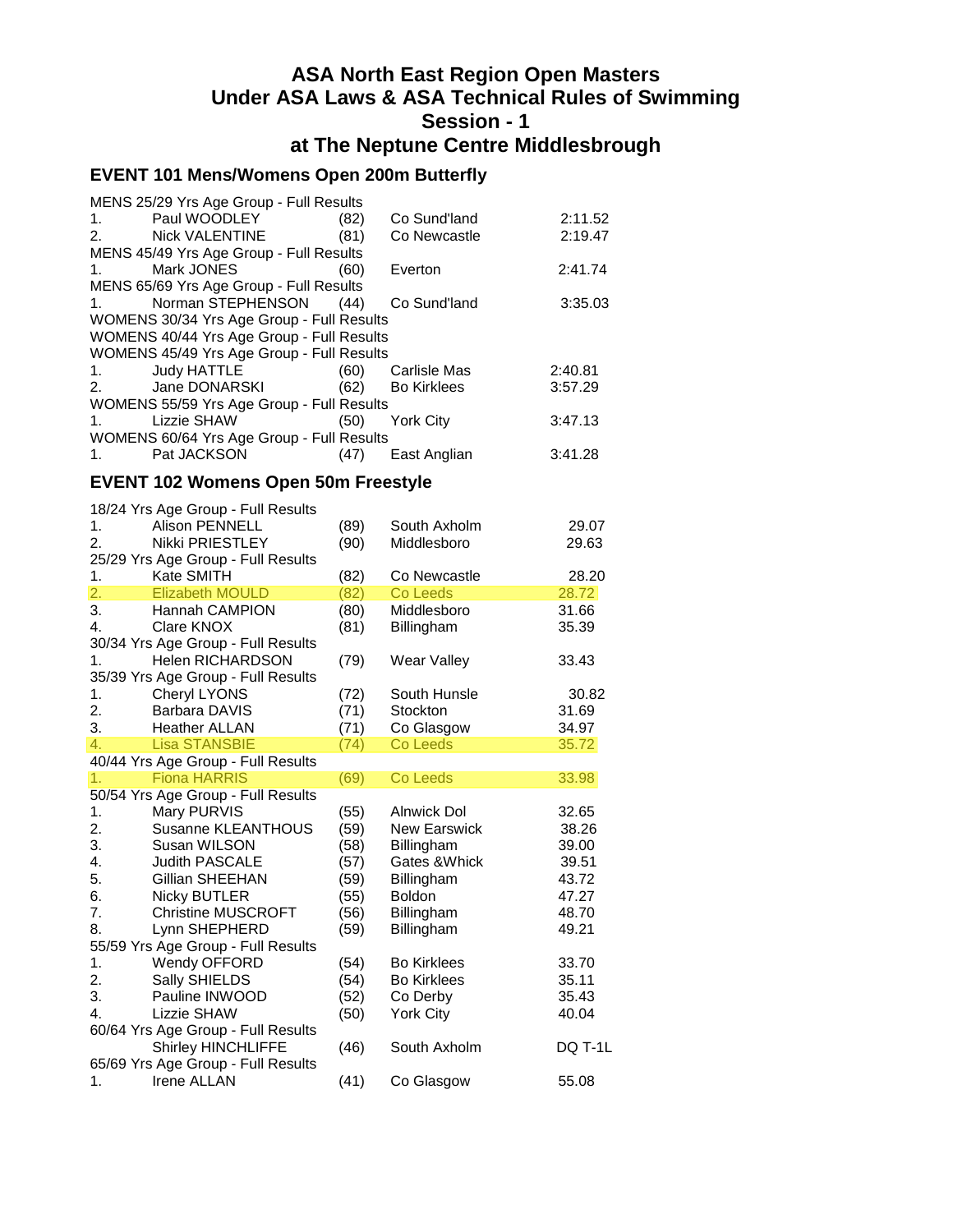### **EVENT 103 Mens Open 50m Freestyle**

|                        | 18/24 Yrs Age Group - Full Results                           |      |                     |       |         |
|------------------------|--------------------------------------------------------------|------|---------------------|-------|---------|
| 1.                     | Thomas HARFORTH                                              | (88) | Middlesboro         |       | 25.53   |
| 2.                     | <b>Kris MASON</b>                                            | (89) | Middlesboro         |       | 27.14   |
| 3.                     | Darren MARR                                                  | (85) | <b>Bathgate</b>     |       | 27.36   |
| 4.                     | Daniel FISHER                                                | (87) | Middlesboro         |       | 27.39   |
| 5.                     | <b>Tawfit ICHAL</b>                                          | (88) | Northumbria         |       | 27.49   |
| 6.                     | Paul GRAY                                                    | (86) | Stockton            |       | 27.51   |
| 7.                     | Phil DIXON                                                   | (88) | Northumbria         |       | 30.53   |
|                        | 25/29 Yrs Age Group - Full Results                           |      |                     |       |         |
| 1.                     | <b>Chris HULME</b>                                           | (82) | Co Sund'land        |       | 26.11   |
| 2.                     | David CRAIG                                                  | (84) | Northumbria         |       | 27.93   |
| 3.                     | James WILSON                                                 | (80) | Loftus Dol          |       | 28.09   |
| 4.                     | <b>Robert CROFTS</b>                                         | (83) | South Axholm        |       | 28.52   |
|                        | 30/34 Yrs Age Group - Full Results                           |      |                     |       |         |
|                        |                                                              |      |                     |       |         |
| 1.<br>$\overline{2}$ . | John MAJOR                                                   | (79) | South Hunsle        |       | 25.76   |
|                        | <b>Paul ELLIS</b>                                            | (76) | Co Leeds            |       | 26.69   |
| 3.                     | Paul WAINWRIGHT                                              | (78) | York City           |       | 27.59   |
| 4.                     | lan TAYLOR                                                   | (76) | Stockton            |       | 28.53   |
|                        | 35/39 Yrs Age Group - Full Results                           |      |                     |       |         |
| 1.                     | <b>Colin CAMPBELL</b>                                        | (70) | <b>York City</b>    |       | 28.88   |
| 2.                     | <b>Steve VAUGHAN</b>                                         | (70) | Scunthorpe A        |       | 28.97   |
|                        | 40/44 Yrs Age Group - Full Results                           |      |                     |       |         |
| 1.                     | Paul NEWBERT                                                 | (67) | Adwick              |       | 27.77   |
| 2.                     | lan HARRIS                                                   | (66) | <b>Co Leeds</b>     |       | 28.10   |
| 3.                     | Simon LATHAM                                                 | (67) | South Axholm        |       | 29.02   |
|                        | 45/49 Yrs Age Group - Full Results                           |      |                     |       |         |
| 1.                     | <b>Robert LUCAS</b>                                          | (61) | <b>Hull Masters</b> |       | 26.56   |
| 2.                     | <b>Julian HARFORTH</b>                                       | (62) | Clevelandpol        |       | 26.60   |
| 3.                     | <b>Stuart BROADBENT</b>                                      | (64) | <b>Bingley</b>      |       | 27.62   |
| 4.                     | John DEIGHTON                                                | (61) | York City           |       | 32.43   |
|                        | 50/54 Yrs Age Group - Full Results                           |      |                     |       |         |
| 1.                     | Peter FRENCH                                                 | (58) | Co Newcastle        |       | 29.88   |
| 2.                     | <b>Guy FAWKES</b>                                            | (59) | Billingham          |       | 31.60   |
| 3.                     | lan MUSCROFT                                                 | (58) | Billingham          |       | 37.01   |
| 4.                     | lan LONGSTER                                                 | (58) | Billingham          |       | 38.53   |
|                        | 60/64 Yrs Age Group - Full Results                           |      |                     |       |         |
| 1.                     | David NORVILLE                                               | (47) | <b>New Earswick</b> |       | 35.22   |
| 2.                     | <b>Barry ROBINSON</b>                                        | (48) | Co Sund'land        |       | 36.57   |
| 3.                     | Graeme SHUTT                                                 |      | Co Sund'land        |       |         |
|                        |                                                              | (49) |                     |       | 36.68   |
|                        | 65/69 Yrs Age Group - Full Results                           |      |                     |       |         |
| 1.                     | Alex BROWN                                                   | (44) | <b>Blyth</b>        | 33.29 |         |
| 2.                     | Derek ROBINSON                                               | (44) | <b>Blyth</b>        | 34.04 |         |
|                        | 70/74 Yrs Age Group - Full Results                           |      |                     |       |         |
| 1.                     | <b>Bill MOORE</b>                                            | (37) | Halifax             |       | 39.81   |
|                        | 75 Yrs/Over Age Group - Full Results                         |      |                     |       |         |
| 1.                     | <b>Cliff WARD</b>                                            | (31) | Stockton            |       | 37.30   |
|                        | <b>EVENT 104 Womens Open 100m Backstroke</b>                 |      |                     |       |         |
|                        | 18/24 Yrs Age Group - Full Results                           |      |                     |       |         |
| 1.                     | Alison PENNELL                                               | (89) | South Axholm        |       | 1:12.80 |
|                        |                                                              |      |                     |       |         |
| 2.                     | Rebecca SLEIGHT                                              | (89) | Northumbria         |       | 1:20.17 |
|                        | 25/29 Yrs Age Group - Full Results<br><b>Elizabeth MOULD</b> |      |                     |       |         |
| 1.                     |                                                              | (82) | Co Leeds            |       | 1:13.24 |
| 2.                     | Hannah CAMPION                                               | (80) | Middlesboro         |       | 1:15.67 |
| 3.                     | Lisa CHAPMAN                                                 | (80) | Stockton            |       | 1:17.30 |
| 4.                     | Donna DAWSON                                                 | (82) | Stockton            |       | 1:24.90 |

5. Lorraine RIDDLE (84) Billingham 1:25.27 35/39 Yrs Age Group - Full Results 1. Victoria WILFORD (74) Bo Kirklees 1:23.40<br>2. Heather ALLAN (71) Co Glasgow 1:46.07 2. Heather ALLAN (71) Co Glasgow 1:46.07 45/49 Yrs Age Group - Full Results 1. Caroline IRVINE (63) Bo Kirklees 1:22.86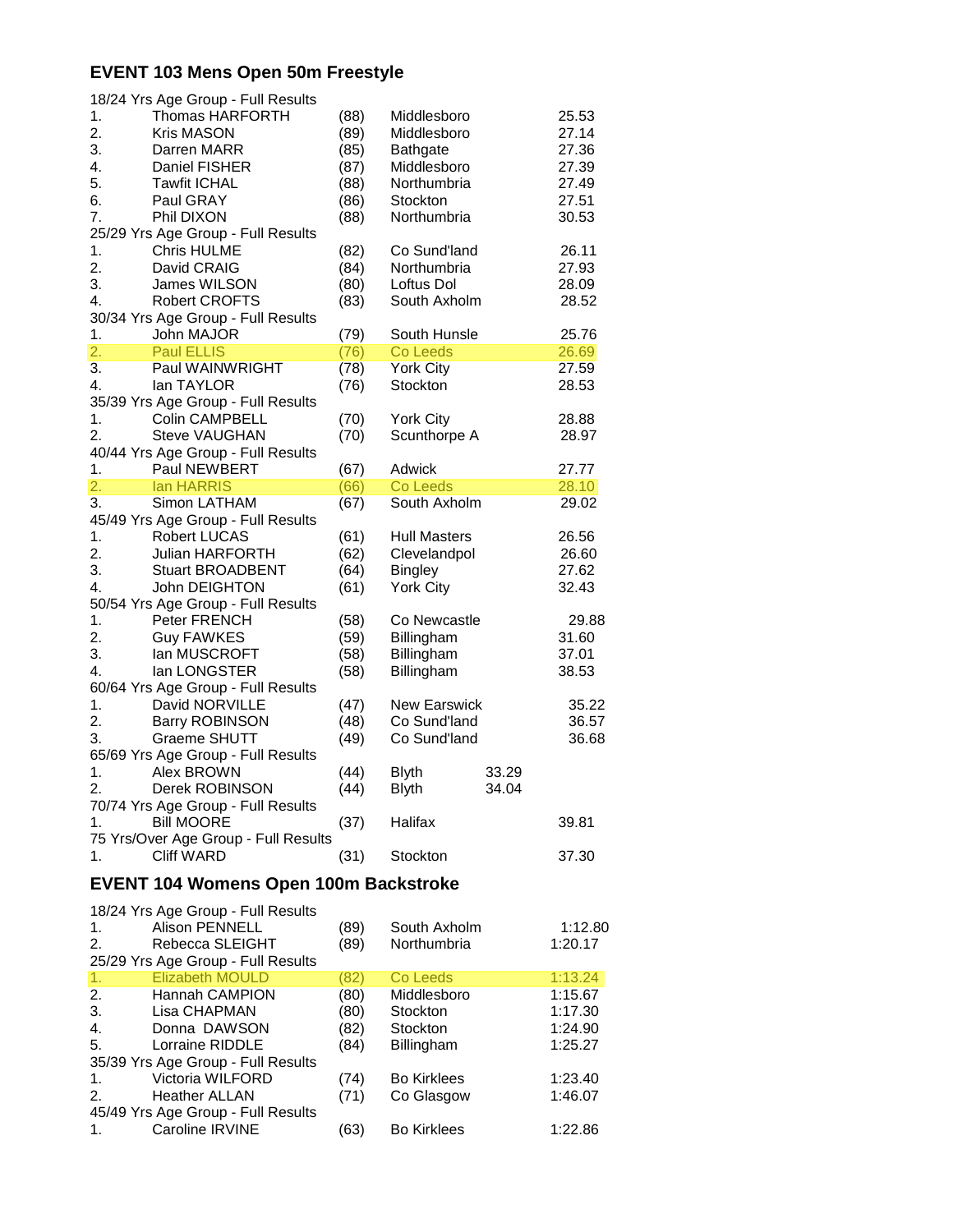|                | 50/54 Yrs Age Group - Full Results |      |                    |         |
|----------------|------------------------------------|------|--------------------|---------|
| $1_{-}$        | Gillian SHEEHAN                    | (59) | <b>Billingham</b>  | 2:05.71 |
|                | 55/59 Yrs Age Group - Full Results |      |                    |         |
| 1.             | Wendy OFFORD                       | (54) | <b>Bo Kirklees</b> | 1:35.20 |
|                | 60/64 Yrs Age Group - Full Results |      |                    |         |
| $\mathbf 1$    | Pat JACKSON                        | (47) | East Anglian       | 1:40.01 |
|                | 65/69 Yrs Age Group - Full Results |      |                    |         |
| 1 <sup>1</sup> | Irene ALLAN                        | (41) | Co Glasgow         | 2:17.46 |
|                |                                    |      |                    |         |

### **EVENT 105 Mens Open 100m Backstroke**

|                | 18/24 Yrs Age Group - Full Results   |      |                     |         |
|----------------|--------------------------------------|------|---------------------|---------|
| 1.             | <b>Christopher WATSON</b>            | (91) | South Axholm        | 1:07.69 |
| 2.             | <b>Kris MASON</b>                    | (89) | Middlesboro         | 1:09.46 |
| 3.             | Daniel FISHER                        | (87) | Middlesboro         | 1:11.76 |
| 4.             | David STONES                         | (88) | Northumbria         | 1:12.76 |
|                | 30/34 Yrs Age Group - Full Results   |      |                     |         |
| $1_{-}$        | Dominic JOHNSTON                     | (77) | Co Newcastle        | 1:05.55 |
|                | 40/44 Yrs Age Group - Full Results   |      |                     |         |
| 1.             | David CHANEY                         | (68) | Gates & Whick       | 1:09.37 |
| 2.             | <b>Paul NEWBERT</b>                  | (67) | Adwick              | 1:22.15 |
|                | 45/49 Yrs Age Group - Full Results   |      |                     |         |
| 1.             | lan RUDDLE                           | (64) | Darlington M        | 1:07.54 |
| 2.             | <b>Stuart BROADBENT</b>              | (64) | <b>Bingley</b>      | 1:09.32 |
| 3.             | <b>Steve ALLEN</b>                   | (60) | <b>Hull Masters</b> | 1:09.58 |
| 4.             | Mark JONES                           | (60) | Everton             | 1:19.16 |
| 5.             | Andrew GRISTWOOD                     | (64) | Cleethorpes         | 1:47.45 |
|                | 50/54 Yrs Age Group - Full Results   |      |                     |         |
| $\mathbf{1}$ . | <b>Peter FRENCH</b>                  | (58) | Co Newcastle        | 1:23.05 |
| 2.             | John SIM                             | (58) | Co Newcastle        | 1:36.70 |
|                | 60/64 Yrs Age Group - Full Results   |      |                     |         |
| 1.             | <b>Barry ROBINSON</b>                | (48) | Co Sund'land        | 1:47.45 |
|                | 75 Yrs/Over Age Group - Full Results |      |                     |         |
| 1.             | <b>Cliff WARD</b>                    | (31) | Stockton            | 1:35.74 |

## **EVENT 106 Mens/Womens Open 200m Breaststroke**

| MENS 18/24 Yrs Age Group - Full Results    |      |                               |         |
|--------------------------------------------|------|-------------------------------|---------|
| 1. Andrew SIXSMITH (89)                    |      | Northumbria                   | 2:40.12 |
| 2. Christopher WATSON (91)                 |      | South Axholm                  | 2:48.16 |
| MENS 25/29 Yrs Age Group - Full Results    |      |                               |         |
| MENS 40/44 Yrs Age Group - Full Results    |      |                               |         |
| 1. Mark HANLON                             | (66) | Co Newcastle                  | 2:50.44 |
| Paul NEWBERT<br>2.                         | (67) | <b>Adwick</b>                 | 3:01.82 |
| MENS 45/49 Yrs Age Group - Full Results    |      |                               |         |
| Mark JONES National Services<br>1.11       | (60) | Everton                       | 2:58.81 |
| MENS 55/59 Yrs Age Group - Full Results    |      |                               |         |
| 1. Graham PEARSON (52)                     |      | Carlisle Mas                  | 2:52.84 |
| MENS 65/69 Yrs Age Group - Full Results    |      |                               |         |
| 1. Norman STEPHENSON (44)                  |      | Co Sund'land                  | 3:36.12 |
| MENS 70/74 Yrs Age Group - Full Results    |      |                               |         |
| <b>Bill MOORE</b><br>$1.$ $\sim$           | (37) | Halifax                       | 3:41.88 |
| MENS 75 Yrs/Over Age Group - Full Results  |      |                               |         |
| 1. Norman GREENFIELD (32)                  |      | Barnsley                      | 5:22.16 |
| WOMENS 30/34 Yrs Age Group - Full Results  |      |                               |         |
| WOMENS 35/39 Yrs Age Group - Full Results  |      |                               |         |
| 1. Lisa STANSBIE                           | (74) | Co Leeds                      | 3:27.18 |
| 2. Heather ALLAN                           | (71) | Co Glasgow                    | 3:30.91 |
| WOMENS 40/44 Yrs Age Group - Full Results  |      |                               |         |
| 1. Louise MORRIS                           | (68) | Middlesboro                   | 2:52.50 |
| 2. Jackie BUXTON (65) South Axholm 3:12.91 |      |                               |         |
| 3. Fiona HARRIS (69)                       |      | <b>Co Leeds Communication</b> | 3:21.01 |
| WOMENS 45/49 Yrs Age Group - Full Results  |      |                               |         |
| 1. Judy HATTLE<br>(60)                     |      | Carlisle Mas                  | 3:00.47 |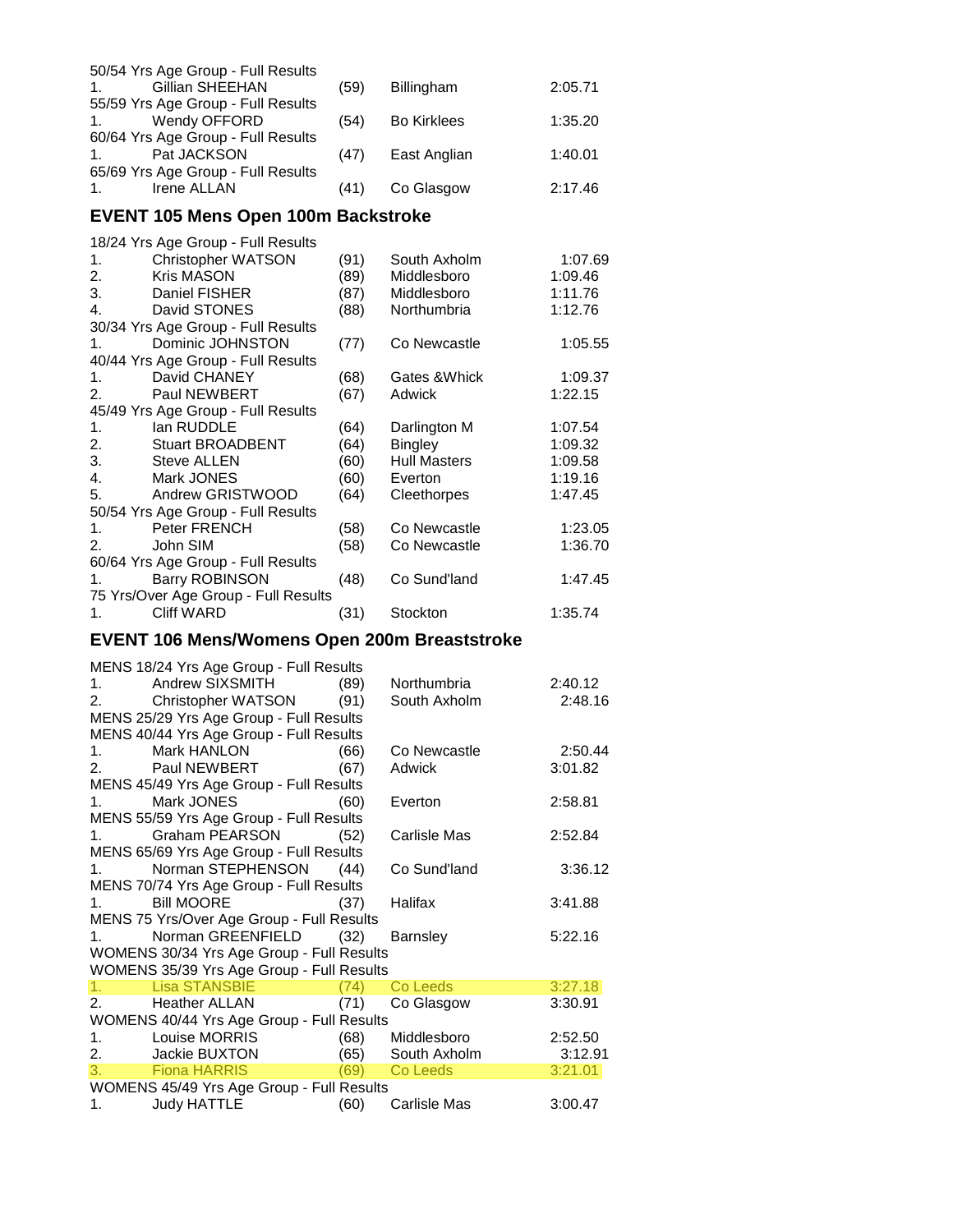| $\mathbf{1}$ . | Pat JACKSON                          | (47)  | East Anglian      | 4:02.65                                         |
|----------------|--------------------------------------|-------|-------------------|-------------------------------------------------|
|                | <b>EVENT 107 Womens Open 100m IM</b> |       |                   |                                                 |
|                | 18/24 Yrs Age Group - Full Results   |       |                   |                                                 |
| $1_{-}$        | <b>Alison PENNELL</b>                | (89)  | South Axholm      | 1:12.93                                         |
| 2.             | Nikki PRIESTLEY                      | (90)  | Middlesboro       | 1:17.72                                         |
| $\sim$         | $O_{\text{min}} = O \cap \text{MIP}$ | (0.0) | $M_{2} = 11 - 11$ | $\lambda$ , $\lambda$ $\cap$ $\Gamma$ $\lambda$ |

| 3.             | <b>Catriona GRIME</b>              | (86) | Wear Valley         | 1:18.54  |
|----------------|------------------------------------|------|---------------------|----------|
| 4.             | Rebecca SLEIGHT                    | (89) | Northumbria         | 1:20.56  |
|                | 25/29 Yrs Age Group - Full Results |      |                     |          |
| 1.             | Kate SMITH                         | (82) | Co Newcastle        | 1:13.10  |
| 2.             | Hannah CAMPION                     | (80) | Middlesboro         | 1:18.02  |
| 3.             | Rebecca THOMPSON                   | (83) | Wear Valley         | 1:24.35  |
| 4.             | Clare KNOX                         | (81) | Billingham          | 1:29.60  |
|                | 35/39 Yrs Age Group - Full Results |      |                     |          |
| 1.             | Barbara DAVIS                      | (71) | Stockton            | 1:22.17  |
| 2.             | <b>Heather ALLAN</b>               | (71) | Co Glasgow          | 1:29.97  |
|                | 40/44 Yrs Age Group - Full Results |      |                     |          |
|                |                                    |      |                     |          |
|                | 45/49 Yrs Age Group - Full Results |      |                     |          |
| 1.             | Caroline IRVINE                    | (63) | <b>Bo Kirklees</b>  | 1:21.73  |
| 2.             | Shirley FAWKES                     | (60) | Billingham          | 1:51.34  |
|                | 50/54 Yrs Age Group - Full Results |      |                     |          |
| 1.             | <b>Judith PASCALE</b>              | (57) | Gates & Whick       | 1:36.75  |
| 2.             | Susanne KLEANTHOUS                 | (59) | <b>New Earswick</b> | 1:39.70  |
| 3.             | Susan WILSON                       | (58) | Billingham          | 1:42.52  |
|                | 55/59 Yrs Age Group - Full Results |      |                     |          |
| 1.             | Sally SHIELDS                      | (54) | <b>Bo Kirklees</b>  | 1:26.87  |
| 2.             | Pauline INWOOD                     | (52) | Co Derby            | 1:33.29  |
| 3.             | <b>Lizzie SHAW</b>                 | (50) | York City           | 1:38.31  |
|                | 60/64 Yrs Age Group - Full Results |      |                     |          |
|                | 65/69 Yrs Age Group - Full Results |      |                     |          |
| 1 <sub>1</sub> | <b>Irene ALLAN</b>                 | (41) | Co Glasgow          | 2:18.28  |
|                |                                    |      |                     |          |
|                | <b>EVENT 108 Mens Open 100m IM</b> |      |                     |          |
|                |                                    |      |                     |          |
|                | 18/24 Yrs Age Group - Full Results |      |                     |          |
| 1.             | Thomas HARFORTH                    | (88) | Middlesboro         | 1:06.35  |
| 2.             | Darren MARR                        | (85) | <b>Bathgate</b>     | 1:08.54  |
| 3.             | <b>Alastair GRAY</b>               | (90) | South Axholm        | 1:14.63  |
|                | 25/29 Yrs Age Group - Full Results |      |                     |          |
| 1.             | <b>Chris HULME</b>                 | (82) | Co Sund'land        | 1:04.31  |
|                | <b>Robert CROFTS</b>               | (83) | South Axholm        | DQ SL-3L |
|                | 30/34 Yrs Age Group - Full Results |      |                     |          |
| 1.             | <b>Paul ELLIS</b>                  | (76) | Co Leeds            | 1:07.85  |
| 2.             | lan TAYLOR                         | (76) | Stockton            | 1:15.04  |
|                | 35/39 Yrs Age Group - Full Results |      |                     |          |
| 1.             | <b>Steve VAUGHAN</b>               | (70) | Scunthorpe A        | 1:16.57  |
|                | 40/44 Yrs Age Group - Full Results |      |                     |          |
| 1.             | Paul NEWBERT                       | (67) | <b>Adwick</b>       | 1:14.72  |
| 2.             | Jaime HERNANDEZ                    | (65) | Co Newcastle        | 1:22.77  |
|                | 45/49 Yrs Age Group - Full Results |      |                     |          |
| 1.             | <b>Julian HARFORTH</b>             | (62) | Clevelandpol        | 1:09.81  |
| 2.             | Robert LUCAS                       | (61) | <b>Hull Masters</b> | 1:09.84  |
| 3.             | <b>Steve ALLEN</b>                 | (60) | <b>Hull Masters</b> | 1:12.13  |
| 4.             | John DEIGHTON                      | (61) | <b>York City</b>    | 1:13.05  |
| 5.             | Mark JONES                         | (60) | Everton             | 1:15.21  |
|                | 50/54 Yrs Age Group - Full Results |      |                     |          |
|                |                                    |      |                     |          |
| 1.             | <b>Guy FAWKES</b>                  | (59) | Billingham          | 1:23.64  |
| 2.             | Stephen URWIN                      | (57) | Newburn             | 1:35.73  |
| 3.             | lan MUSCROFT                       | (58) | Billingham          | 1:36.37  |
| 4.             | Robin SLEIGHT                      | (56) | Co Newcastle        | 1:40.49  |
|                | 60/64 Yrs Age Group - Full Results |      |                     |          |
| 1.             | Graeme SHUTT                       | (49) | Co Sund'land        | 1:37.72  |
|                |                                    |      |                     |          |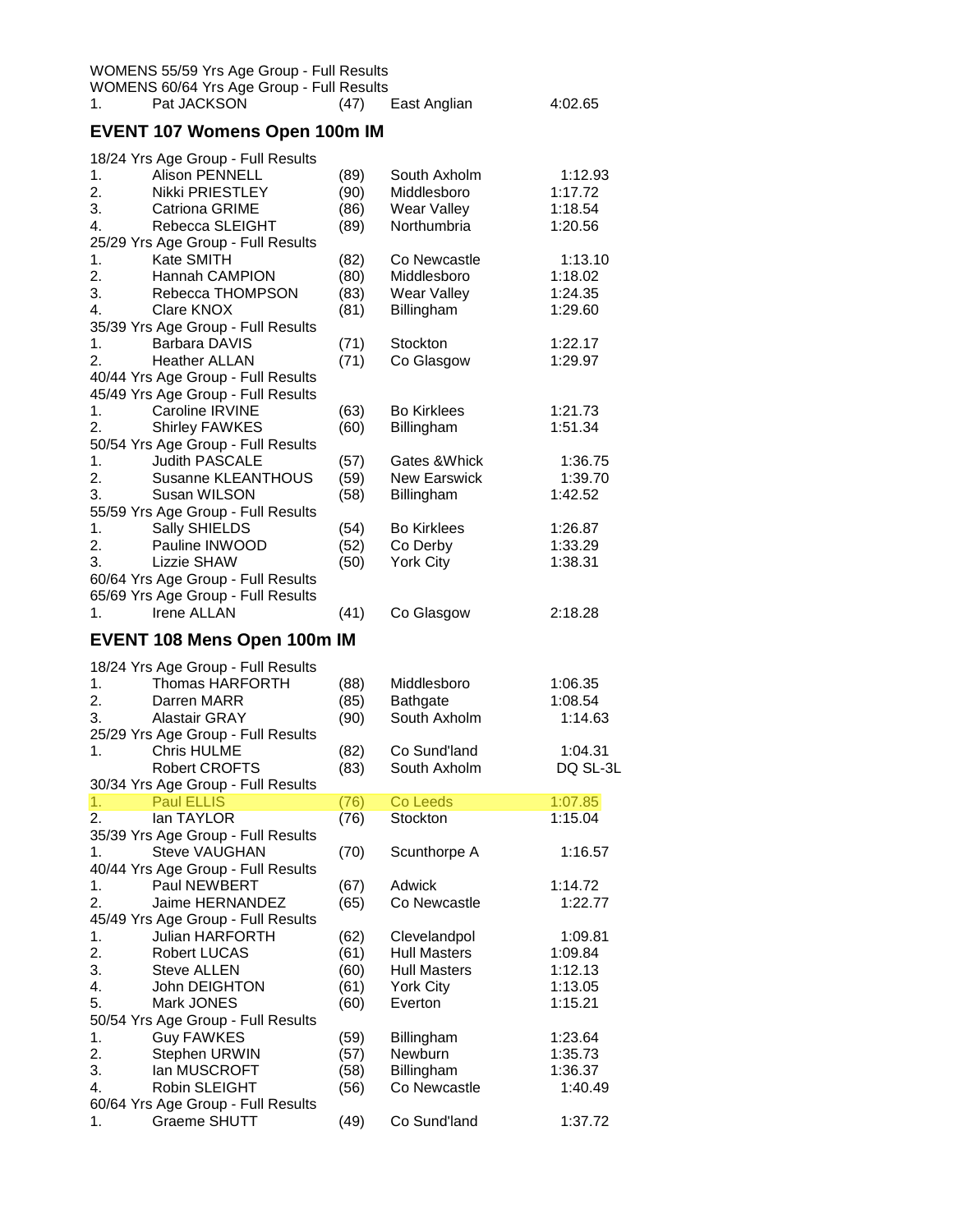| 65/69 Yrs Age Group - Full Results<br>Norman STEPHENSON<br>1.<br>Alex BROWN<br>2.<br>70/74 Yrs Age Group - Full Results | (44)<br>(44) | Co Sund'land<br><b>Blyth</b> | 1:27.13<br>1:28.53 |
|-------------------------------------------------------------------------------------------------------------------------|--------------|------------------------------|--------------------|
| <b>Bill MOORE</b><br>1.                                                                                                 | (37)         | Halifax                      | 1:39.76            |
| <b>EVENT 109 Womens 4x50m Freestyle Team</b>                                                                            |              |                              |                    |
| 100+ Yrs Age Group - Full Results                                                                                       |              |                              |                    |
| Stockton ASC<br>1.                                                                                                      | $100+$       | Stockton                     | 2:21.70            |
| 18/24 Yrs Age Group - Full Results                                                                                      |              |                              |                    |
| Northumbria Uni<br>1.                                                                                                   | 18/24        | Northumbria                  | 2:06.21            |
| 200+ Yrs Age Group - Full Results                                                                                       |              |                              |                    |
| Borough of Kirklees SC<br>1.                                                                                            | $200+$       | <b>Bo Kirklees</b>           | 2:22.62            |
| EVENT 110 Mens 4x50m Freestyle Team                                                                                     |              |                              |                    |
| 160+ Yrs Age Group - Full Results                                                                                       |              |                              |                    |
| Stockton ASC<br>1.                                                                                                      | 160+         | Stockton                     | 2:11.03            |
| $\sim$ $\sim$ $\sim$ $\sim$ $\sim$                                                                                      |              |                              |                    |

18/24 Yrs Age Group - Full Results<br>1. Middlesbrough SC 1. Middlesbrough SC 18/24 Middlesboro 1:48.12 2. Northumberland Uni 18/24 Northumbria 1:49.21 200+ Yrs Age Group - Full Results

1. City of Sunderland ASC 200+ Co Sund'land 2:17.38

## **ASA North East Region Open Masters Under ASA Laws & ASA Technical Rules of Swimming Session - 2 at The Neptune Centre Middlesbrough**

#### **EVENT 201 Mens/Womens Open 200m Backstroke**

| MENS 18/24 Yrs Age Group - Full Results         |                                                                                     |         |
|-------------------------------------------------|-------------------------------------------------------------------------------------|---------|
| 1. David STONES (88)                            | Northumbria                                                                         | 2:39.49 |
| MENS 30/34 Yrs Age Group - Full Results         |                                                                                     |         |
| 1. Dominic JOHNSTON (77)                        | Co Newcastle <b>Communist Contract Communist Contract Contract Contract Control</b> | 2:23.39 |
| MENS 45/49 Yrs Age Group - Full Results         |                                                                                     |         |
| 1. Steve ALLEN (60)<br>2. Ian RUDDLE (64)       | <b>Hull Masters</b>                                                                 | 2:35.03 |
|                                                 | Darlington M 2:37.91                                                                |         |
| 3. Mark JONES (60)                              | Everton                                                                             | 2:46.83 |
| MENS 50/54 Yrs Age Group - Full Results         |                                                                                     |         |
| 1. John SIM (58)                                | Co Newcastle <b>Communist Communist Communist Communist</b>                         | 3:35.89 |
| MENS 60/64 Yrs Age Group - Full Results         |                                                                                     |         |
| 1. Barry ROBINSON (48) Co Sund'land             |                                                                                     | 3:55.84 |
| WOMENS 18/24 Yrs Age Group - Full Results       |                                                                                     |         |
| 1. Alison PENNELL (89) South Axholm             |                                                                                     | 2:34.51 |
| WOMENS 35/39 Yrs Age Group - Full Results       |                                                                                     |         |
| 1. Heather ALLAN (71) Co Glasgow                |                                                                                     | 3:58.60 |
| WOMENS 45/49 Yrs Age Group - Full Results       |                                                                                     |         |
| 1. Judy HATTLE (60) Carlisle Mas                |                                                                                     | 2:43.43 |
| WOMENS 55/59 Yrs Age Group - Full Results       |                                                                                     |         |
| 1. Pauline INWOOD (52) Co Derby                 |                                                                                     | 3:12.58 |
| 2. Lizzie SHAW (50) York City                   |                                                                                     | 3:31.77 |
| WOMENS 60/64 Yrs Age Group - Full Results       |                                                                                     |         |
| 1. Pat JACKSON (47) East Anglian 3:33.08        |                                                                                     |         |
| 2. Shirley HINCHLIFFE (46) South Axholm 4:41.61 |                                                                                     |         |
| WOMENS 65/69 Yrs Age Group - Full Results       |                                                                                     |         |
| 1. Irene ALLAN (41)                             | Co Glasgow                                                                          | 4:44.63 |
|                                                 |                                                                                     |         |

#### **EVENT 202 Womens Open 100m Breaststroke**

|             | 35/39 Yrs Age Group - Full Results |      |                    |         |
|-------------|------------------------------------|------|--------------------|---------|
| $1_{-}$     | <b>Heather ALLAN</b>               | (71) | Co Glasgow         | 1:39.48 |
|             | 40/44 Yrs Age Group - Full Results |      |                    |         |
| $1_{\cdot}$ | Jackie BUXTON                      | (65) | South Axholm       | 1:28.20 |
| 2.          | <b>Fiona HARRIS</b>                | (69) | Co Leeds           | 1:34.47 |
|             | Louise MORRIS                      | (68) | Middlesboro        | DQ T-3L |
|             | 45/49 Yrs Age Group - Full Results |      |                    |         |
| 1.          | Jane DONARSKI                      | (62) | <b>Bo Kirklees</b> | 1:47.86 |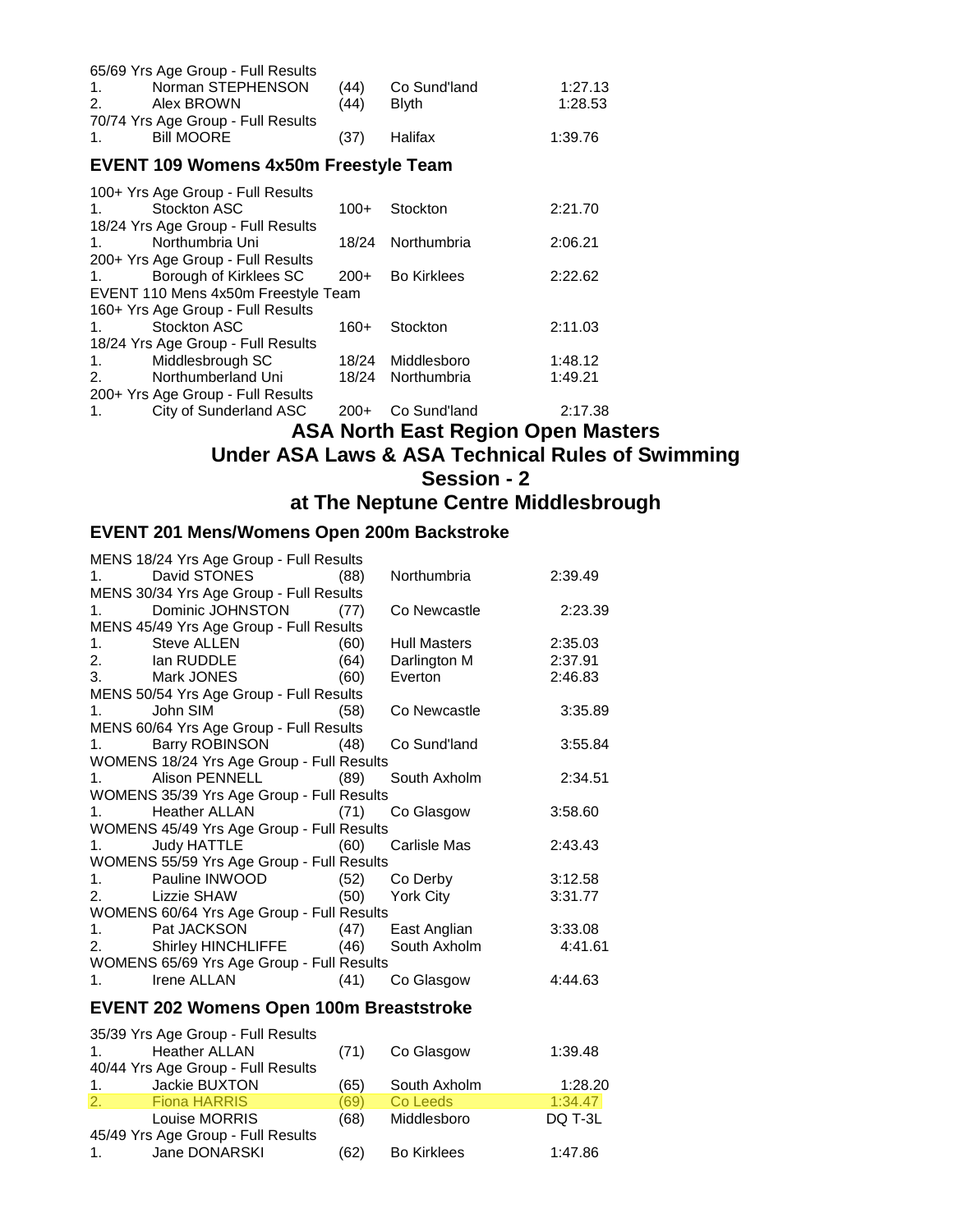|                  | 50/54 Yrs Age Group - Full Results           |      |                          |          |
|------------------|----------------------------------------------|------|--------------------------|----------|
| 1.               | <b>Judith PASCALE</b>                        | (57) | Gates & Whick            | 1:39.61  |
| 2.               | Susanne KLEANTHOUS                           | (59) | <b>New Earswick</b>      | 1:47.52  |
|                  | 55/59 Yrs Age Group - Full Results           |      |                          |          |
| 1.               | Sally SHIELDS                                | (54) | <b>Bo Kirklees</b>       | 1:31.65  |
|                  | 60/64 Yrs Age Group - Full Results           |      |                          |          |
|                  | Pat JACKSON                                  | (47) | East Anglian             | DQ SL-4L |
|                  |                                              |      |                          |          |
|                  | <b>EVENT 203 Mens Open 100m Breaststroke</b> |      |                          |          |
|                  | 18/24 Yrs Age Group - Full Results           |      |                          |          |
| 1.               | Andrew SIXSMITH                              | (89) | Northumbria              | 1:12.54  |
| 2.               |                                              | (91) | South Axholm             | 1:15.75  |
| 3.               | Christopher WATSON<br><b>Alastair GRAY</b>   | (90) |                          | 1:21.36  |
|                  | 25/29 Yrs Age Group - Full Results           |      | South Axholm             |          |
| 1.               | <b>Graham ASBURY</b>                         |      |                          |          |
|                  |                                              | (81) | <b>York City</b>         | 1:10.16  |
|                  | 30/34 Yrs Age Group - Full Results           |      |                          |          |
| 1.               | Marc BEST                                    | (78) | Stockton<br>South Hunsle | 1:11.62  |
| 2.               | John MAJOR                                   | (79) |                          | 1:15.96  |
|                  | 35/39 Yrs Age Group - Full Results           |      |                          |          |
| 1.               | <b>Steve VAUGHAN</b>                         | (70) | Scunthorpe A             | 1:22.16  |
|                  | 40/44 Yrs Age Group - Full Results           |      |                          |          |
| 1.               | Mark HANLON                                  | (66) | Co Newcastle             | 1:14.08  |
| $\overline{2}$ . | lan HARRIS                                   | (66) | Co Leeds                 | 1:16.60  |
| 3.               | Paul NEWBERT                                 | (67) | Adwick                   | 1:20.68  |
| 4.               | Jaime HERNANDEZ                              | (65) | Co Newcastle             | 1:34.35  |
|                  | 45/49 Yrs Age Group - Full Results           |      |                          |          |
| 1.               | Mark JONES                                   | (60) | Everton                  | 1:24.30  |
|                  | 50/54 Yrs Age Group - Full Results           |      |                          |          |
| 1.               | <b>Robert STEEL</b>                          | (57) | Nottingham S             | 1:24.57  |
| 2.               | Stephen URWIN                                | (57) | Newburn                  | 1:45.30  |
|                  | 55/59 Yrs Age Group - Full Results           |      |                          |          |
| 1.               | <b>Graham PEARSON</b>                        | (52) | Carlisle Mas             | 1:22.72  |
|                  | 60/64 Yrs Age Group - Full Results           |      |                          |          |
| 1.               | George JACKSON                               | (45) | Howe Bridge              | 1:48.69  |
|                  | 65/69 Yrs Age Group - Full Results           |      |                          |          |
| 1.               | <b>Eddie SAWYERS</b>                         | (43) | Co Newcastle             | 1:29.81  |
| 2.               | Norman STEPHENSON                            | (44) | Co Sund'land             | 1:34.98  |
|                  | 70/74 Yrs Age Group - Full Results           |      |                          |          |
| 1.               | <b>Bill MOORE</b>                            | (37) | Halifax                  | 1:40.07  |
|                  | 75 Yrs/Over Age Group - Full Results         |      |                          |          |
| 1.               | Norman GREENFIELD                            | (32) | <b>Barnsley</b>          | 2:27.97  |
|                  | <b>EVENT 204 Womens Open 50m Butterfly</b>   |      |                          |          |
|                  |                                              |      |                          |          |
|                  | 18/24 Yrs Age Group - Full Results           |      |                          |          |
| 1.               | Nikki PRIESTLEY                              | (90) | Middlesboro              | 33.26    |
| 2.               | Rebecca SLEIGHT                              | (89) | Northumbria              | 36.05    |
|                  | 25/29 Yrs Age Group - Full Results           |      |                          |          |
| 1.               | <b>Elizabeth MOULD</b>                       | (82) | Co Leeds                 | 31.50    |
| 2.               | Kate SMITH                                   | (82) | Co Newcastle             | 31.69    |
| 3.               | Rebecca THOMPSON                             | (83) | Wear Valley              | 35.53    |
| 4.               | Clare KNOX                                   | (81) | Billingham               | 44.83    |
|                  | 30/34 Yrs Age Group - Full Results           |      |                          |          |
|                  | 35/39 Yrs Age Group - Full Results           |      |                          |          |
| 1.               | Cheryl LYONS                                 | (72) | South Hunsle             | 34.23    |
| 2.               | Rachel CLINKHARD                             | (71) | Co Newcastle             | 35.60    |
| 3.               | <b>Barbara DAVIS</b>                         | (71) | Stockton                 | 37.50    |

|                | 30/34 TIS Age Gloup - Full Results |      |              |       |
|----------------|------------------------------------|------|--------------|-------|
|                | 35/39 Yrs Age Group - Full Results |      |              |       |
| $1_{\cdot}$    | Cheryl LYONS                       | (72) | South Hunsle | 34.23 |
| 2.             | Rachel CLINKHARD                   | (71) | Co Newcastle | 35.60 |
| 3.             | Barbara DAVIS                      | (71) | Stockton     | 37.50 |
| $\mathbf{4}$ . | <b>Heather ALLAN</b>               | (71) | Co Glasgow   | 41.69 |
|                | 40/44 Yrs Age Group - Full Results |      |              |       |
| $\mathbf{1}$ . | Jackie BUXTON                      | (65) | South Axholm | 36.19 |
|                | 45/49 Yrs Age Group - Full Results |      |              |       |
| 1.             | <b>Judy HATTLE</b>                 | (60  | Carlisle Mas | 32.06 |
|                |                                    |      |              |       |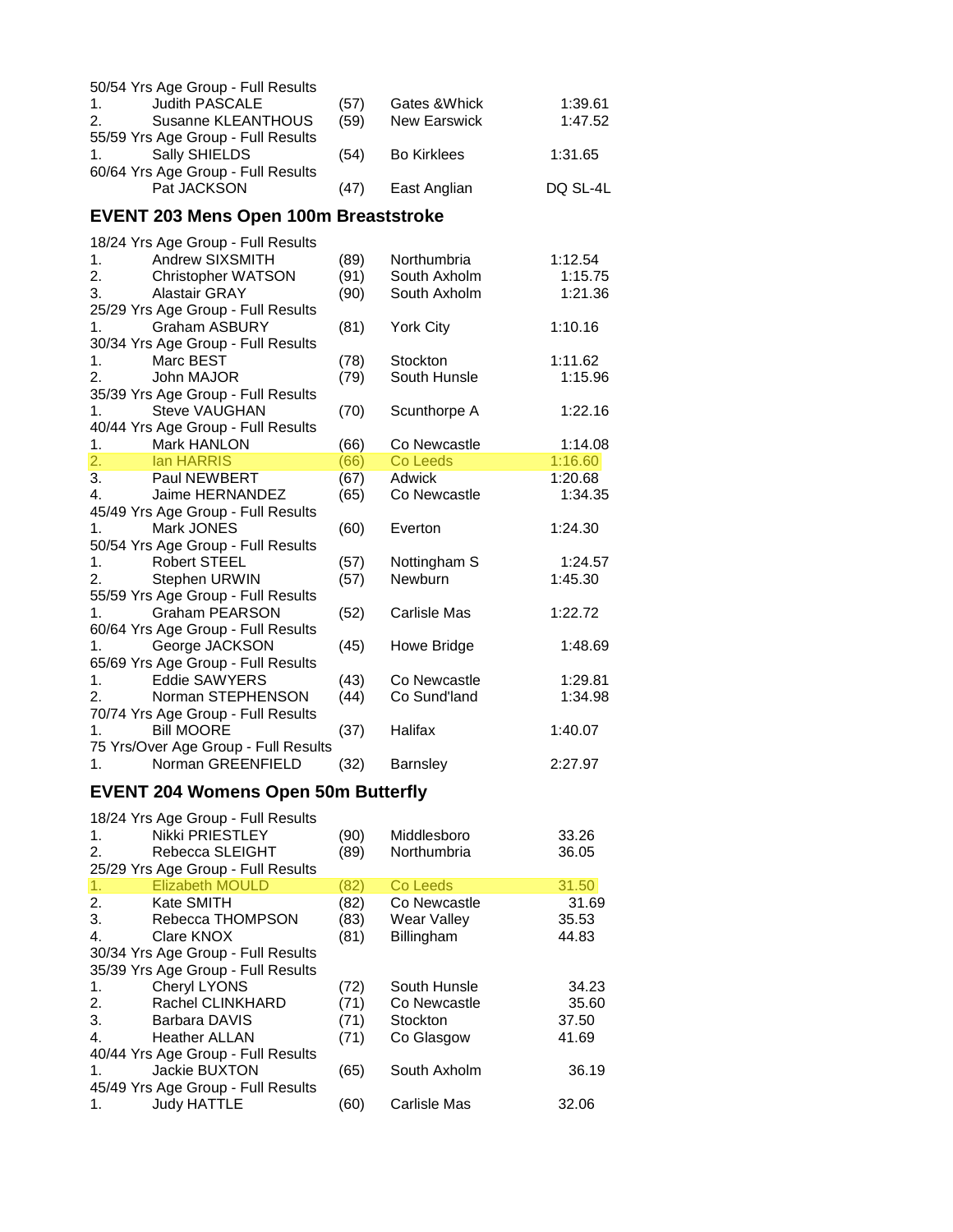| 50/54 Yrs Age Group - Full Results       |      |                     |            |
|------------------------------------------|------|---------------------|------------|
| 1.<br>Mary PURVIS                        | (55) | <b>Alnwick Dol</b>  | 35.16      |
| 2.<br>Susanne KLEANTHOUS                 | (59) | <b>New Earswick</b> | 43.39      |
| 3.<br>Susan WILSON                       | (58) | Billingham          | 50.58      |
| 4.<br>Lynn SHEPHERD                      | (59) | Billingham          | 1:08.87    |
| 55/59 Yrs Age Group - Full Results       |      |                     |            |
| 1.<br>Sally SHIELDS                      | (54) | <b>Bo Kirklees</b>  | 37.79      |
| 2.<br>Wendy OFFORD                       | (54) | <b>Bo Kirklees</b>  | 39.73      |
| 3.<br>Lizzie SHAW                        | (50) | <b>York City</b>    | 44.19      |
| Pauline INWOOD<br>4.                     | (52) | Co Derby            | 50.13      |
| 60/64 Yrs Age Group - Full Results       |      |                     |            |
| Pat JACKSON<br>1.                        | (47) | East Anglian        | 42.00      |
| 65/69 Yrs Age Group - Full Results       |      |                     |            |
| <b>Irene ALLAN</b>                       |      |                     |            |
| 1.                                       | (41) | Co Glasgow          | 1:07.76    |
| <b>EVENT 205 Mens Open 50m Butterfly</b> |      |                     |            |
| 18/24 Yrs Age Group - Full Results       |      |                     |            |
| Tom MCAVOY<br>1.                         | (88) | <b>Bo Kirklees</b>  | 28.34      |
| 2.<br>Darren MARR                        | (85) | <b>Bathgate</b>     | 29.13      |
| 3.<br><b>Christopher WATSON</b>          | (91) | South Axholm        | 29.45      |
| 4.<br><b>Kris MASON</b>                  | (89) | Middlesboro         | 30.15      |
| 5.<br>Mike WILLIAMS                      | (90) | Northumbria         | 33.13      |
| 30/34 Yrs Age Group - Full Results       |      |                     |            |
| Paul WAINWRIGHT<br>1.                    | (78) | <b>York City</b>    | 30.56      |
| 35/39 Yrs Age Group - Full Results       |      |                     |            |
| 1.<br><b>Steve VAUGHAN</b>               | (70) | Scunthorpe A        | 33.94      |
| <b>Colin CAMPBELL</b>                    | (70) | <b>York City</b>    | DQ ST-     |
| 40/44 Yrs Age Group - Full Results       |      |                     |            |
| David CHANEY<br>1.                       | (68) | Gates & Whick       | 27.82      |
| 2.<br>Simon LATHAM                       | (67) | South Axholm        | 33.35      |
| 45/49 Yrs Age Group - Full Results       |      |                     |            |
| 1.<br><b>Robert LUCAS</b>                | (61) | <b>Hull Masters</b> | 30.66      |
| 2.<br><b>Steve ALLEN</b>                 | (60) | <b>Hull Masters</b> | 31.26      |
|                                          | (61) |                     | <b>DNC</b> |
| John DEIGHTON                            |      | York City           |            |
| 50/54 Yrs Age Group - Full Results       |      |                     |            |
| 1.<br>Peter FRENCH                       | (58) | Co Newcastle        | 33.71      |
| 2.<br><b>Guy FAWKES</b>                  | (59) | Billingham          | 35.33      |
| Robin SLEIGHT<br>3.                      | (56) | Co Newcastle        | 45.28      |
| 60/64 Yrs Age Group - Full Results       |      |                     |            |
| Graeme SHUTT<br>1.                       | (49) | Co Sund'land        | 43.10      |
| 65/69 Yrs Age Group - Full Results       |      |                     |            |
| 1.<br>Alex BROWN                         | (44) | <b>Blyth</b>        | 38.02      |
| 2.<br>Norman STEPHENSON                  | (44) | Co Sund'land        | 38.64      |
|                                          |      |                     |            |

# **EVENT 206 Womens Open 100m Freestyle**

| 1.<br>2. | 18/24 Yrs Age Group - Full Results<br><b>Alison PENNELL</b><br><b>Catriona GRIME</b><br>25/29 Yrs Age Group - Full Results | (89)<br>(86) | South Axholm<br><b>Wear Valley</b> | 1:02.37<br>1:08.18 |
|----------|----------------------------------------------------------------------------------------------------------------------------|--------------|------------------------------------|--------------------|
| 1.       | <b>Elizabeth MOULD</b>                                                                                                     | (82)         | Co Leeds                           | 1:02.23            |
| 2.       | Kate SMITH                                                                                                                 | (82)         | Co Newcastle                       | 1:02.53            |
| 3.       | Lisa CHAPMAN                                                                                                               | (80)         | Stockton                           | 1:08.46            |
| 4.       | Donna DAWSON                                                                                                               | (82)         | Stockton                           | 1:16.54            |
| 5.       | Lorraine RIDDLE                                                                                                            | (84)         | <b>Billingham</b>                  | 1:20.00            |
|          | 30/34 Yrs Age Group - Full Results                                                                                         |              |                                    |                    |
| 1.       | <b>Helen RICHARDSON</b>                                                                                                    | (79)         | <b>Wear Valley</b>                 | 1:13.26            |
|          | 35/39 Yrs Age Group - Full Results                                                                                         |              |                                    |                    |
| 1.       | <b>Cheryl LYONS</b>                                                                                                        | (72)         | South Hunsle                       | 1:08.63            |
| 2.       | Victoria WILFORD                                                                                                           | (74)         | <b>Bo Kirklees</b>                 | 1:10.58            |
| 3.       | Rachel CLINKHARD                                                                                                           | (71)         | Co Newcastle                       | 1:12.82            |
| 4.       | <b>Heather ALLAN</b>                                                                                                       | (71)         | Co Glasgow                         | 1:18.42            |
| 5.       | <b>Lisa STANSBIE</b>                                                                                                       | (74)         | Co Leeds                           | 1:20.49            |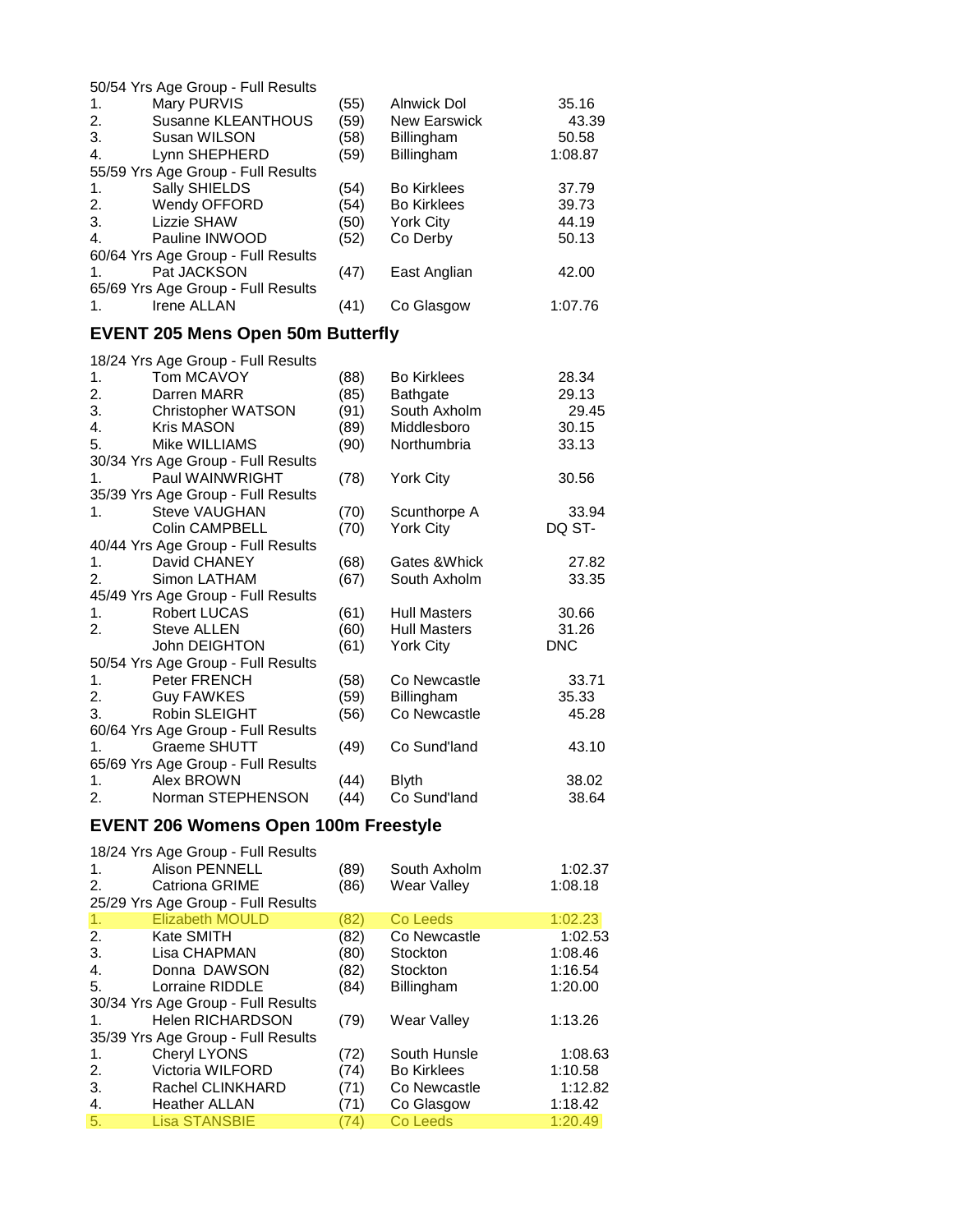|    | 40/44 Yrs Age Group - Full Results        |      |                     |         |         |
|----|-------------------------------------------|------|---------------------|---------|---------|
| 1. | <b>Fiona HARRIS</b>                       | (69) | Co Leeds            |         | 1:15.33 |
|    | 45/49 Yrs Age Group - Full Results        |      |                     |         |         |
| 1. | Caroline IRVINE                           | (63) | <b>Bo Kirklees</b>  |         | 1:13.55 |
|    |                                           | (60) |                     |         |         |
| 2. | <b>Shirley FAWKES</b>                     |      | Billingham          |         | 1:30.91 |
|    | 50/54 Yrs Age Group - Full Results        |      |                     |         |         |
| 1. | Mary PURVIS                               | (55) | <b>Alnwick Dol</b>  |         | 1:12.76 |
| 2. | Gillian SHEEHAN                           | (59) | Billingham          |         | 1:35.25 |
| 3. | <b>Christine MUSCROFT</b>                 | (56) | Billingham          |         | 1:45.55 |
| 4. | Lynn SHEPHERD                             | (59) | Billingham          |         | 1:47.43 |
|    | 55/59 Yrs Age Group - Full Results        |      |                     |         |         |
| 1. | Sally SHIELDS                             | (54) | <b>Bo Kirklees</b>  |         | 1:14.81 |
| 2. | Wendy OFFORD                              | (54) | <b>Bo Kirklees</b>  |         | 1:17.72 |
|    | 60/64 Yrs Age Group - Full Results        |      |                     |         |         |
| 1. | <b>Shirley HINCHLIFFE</b>                 | (46) | South Axholm        |         | 1:52.57 |
|    | 65/69 Yrs Age Group - Full Results        |      |                     |         |         |
| 1. | <b>Irene ALLAN</b>                        | (41) | Co Glasgow          |         | 2:04.28 |
|    |                                           |      |                     |         |         |
|    | <b>EVENT 207 Mens Open 100m Freestyle</b> |      |                     |         |         |
|    | 18/24 Yrs Age Group - Full Results        |      |                     |         |         |
| 1. | Tom MCAVOY                                | (88) | <b>Bo Kirklees</b>  |         | 56.89   |
| 2. | <b>Thomas HARFORTH</b>                    | (88) | Middlesboro         |         | 57.50   |
| 3. | Andrew SIXSMITH                           | (89) | Northumbria         |         | 57.85   |
| 4. | Paul GRAY                                 | (86) | Stockton            |         | 59.85   |
| 5. | Darren MARR                               | (85) |                     |         |         |
|    |                                           |      | <b>Bathgate</b>     |         | 59.86   |
| 6. | <b>Kris MASON</b>                         | (89) | Middlesboro         |         | 1:00.19 |
| 7. | Daniel FISHER                             | (87) | Middlesboro         |         | 1:01.11 |
| 8. | <b>Alastair GRAY</b>                      | (90) | South Axholm        |         | 1:06.15 |
| 9. | Phil DIXON                                | (88) | Northumbria         |         | 1:09.02 |
|    | 25/29 Yrs Age Group - Full Results        |      |                     |         |         |
| 1. | <b>Chris HULME</b>                        | (82) | Co Sund'land        |         | 57.07   |
| 2. | James WILSON                              | (80) | Loftus Dol          |         | 1:01.56 |
| 3. | <b>Robert CROFTS</b>                      | (83) | South Axholm        |         | 1:06.09 |
|    | 30/34 Yrs Age Group - Full Results        |      |                     |         |         |
| 1. | <b>Paul ELLIS</b>                         | (76) | Co Leeds            |         | 57.80   |
| 2. | John MAJOR                                | (79) | South Hunsle        |         | 58.20   |
| 3. | Paul WAINWRIGHT                           | (78) | York City           |         | 1:00.43 |
| 4. | lan TAYLOR                                | (76) | Stockton            |         | 1:04.47 |
|    | 35/39 Yrs Age Group - Full Results        |      |                     |         |         |
| 1. | <b>Colin CAMPBELL</b>                     | (70) | <b>York City</b>    |         | 1:05.19 |
|    | 40/44 Yrs Age Group - Full Results        |      |                     |         |         |
| 1. | Paul NEWBERT                              | (67) | Adwick              |         | 1:04.91 |
| 2. | Jaime HERNANDEZ                           | (65) | Co Newcastle        |         | 1:13.39 |
|    | 45/49 Yrs Age Group - Full Results        |      |                     |         |         |
| 1. | <b>Julian HARFORTH</b>                    | (62) | Clevelandpol        |         | 59.44   |
| 2. | <b>Matthew GRANT</b>                      | (64) | Gates & Whick       |         | 1:00.79 |
| 3. | <b>Robert LUCAS</b>                       | (61) | <b>Hull Masters</b> |         | 1:01.85 |
| 4. | <b>Stuart BROADBENT</b>                   | (64) | <b>Bingley</b>      |         | 1:02.13 |
| 5. | Mark JONES                                | (60) | Everton             |         | 1:04.82 |
|    |                                           |      |                     |         |         |
|    | 50/54 Yrs Age Group - Full Results        |      |                     |         |         |
| 1. | Peter FRENCH                              | (58) | Co Newcastle        |         | 1:05.55 |
| 2. | <b>Guy FAWKES</b>                         | (59) | Billingham          |         | 1:10.67 |
| 3. | lan MUSCROFT                              | (58) | Billingham          |         | 1:19.90 |
| 4. | lan LONGSTER                              | (58) | Billingham          |         | 1:25.40 |
|    | 55/59 Yrs Age Group - Full Results        |      |                     |         |         |
|    | 60/64 Yrs Age Group - Full Results        |      |                     |         |         |
| 1. | David NORVILLE                            | (47) | <b>New Earswick</b> |         | 1:18.88 |
|    | 65/69 Yrs Age Group - Full Results        |      |                     |         |         |
| 1. | Alex BROWN                                | (44) | <b>Blyth</b>        | 1:13.07 |         |
| 2. | Derek ROBINSON                            | (44) | <b>Blyth</b>        | 1:15.56 |         |
|    | 70/74 Yrs Age Group - Full Results        |      |                     |         |         |
| 1. | <b>Bill MOORE</b>                         | (37) | Halifax             |         | 1:30.67 |
|    | 75 Yrs/Over Age Group - Full Results      |      |                     |         |         |
| 1. | <b>Cliff WARD</b>                         | (31) | Stockton            |         | 1:30.07 |
|    |                                           |      |                     |         |         |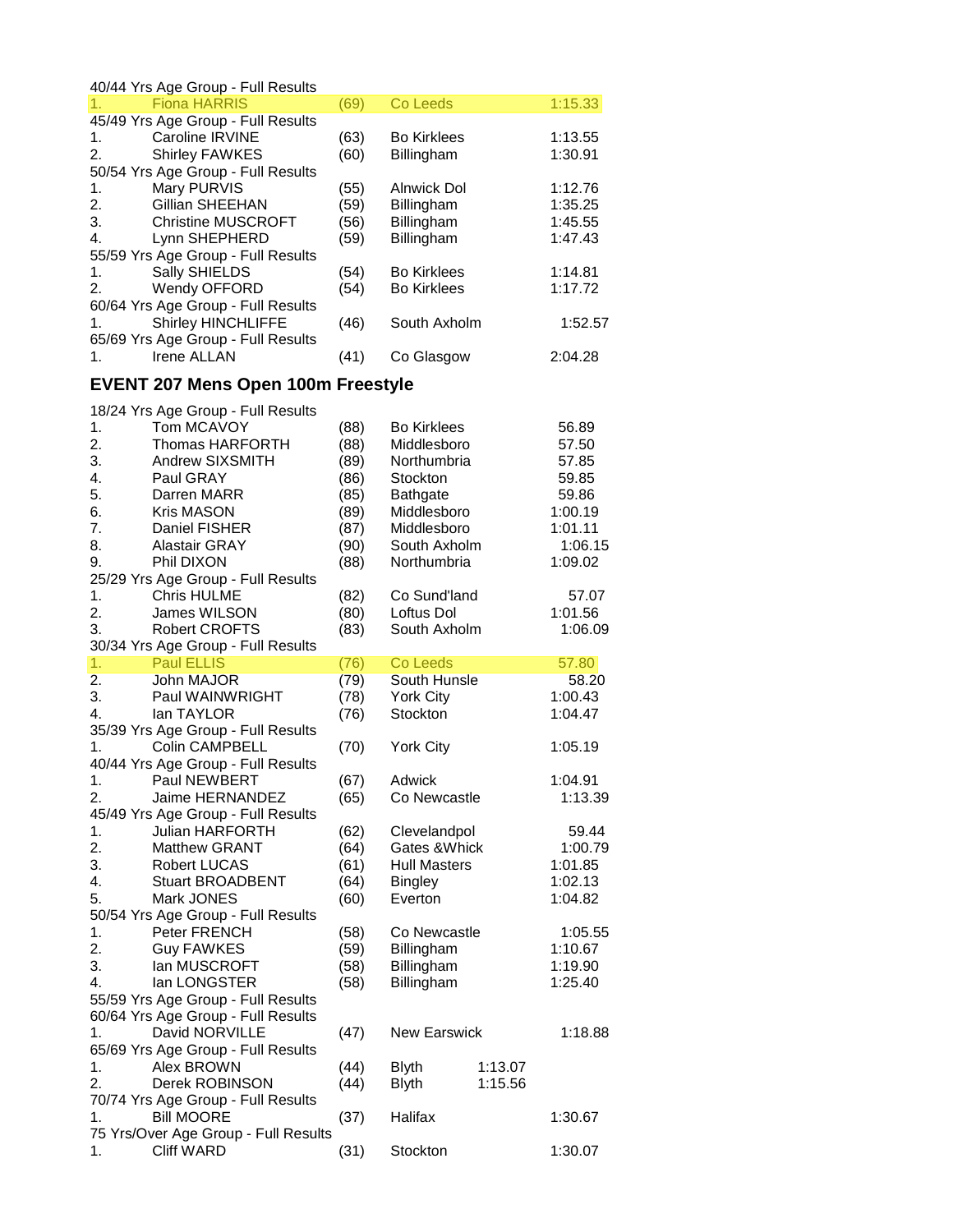#### **EVENT 208 Womens 4x50m Medley Team**

| <b>EVENT 209 Mens 4x50m Medley Team</b> |        |                   |         |  |
|-----------------------------------------|--------|-------------------|---------|--|
| Northumbria Uni<br>1 <sup>1</sup>       |        | 18/24 Northumbria | 2:25.42 |  |
| 18/24 Yrs Age Group - Full Results      |        |                   |         |  |
| Borough of Kirklees SC<br>1.            |        | 200+ Bo Kirklees  | 2:39.32 |  |
| 200+ Yrs Age Group - Full Results       |        |                   |         |  |
| Stockton ASC<br>$\mathbf 1$             | $100+$ | Stockton          | 2:39.56 |  |
| 100+ Yrs Age Group - Full Results       |        |                   |         |  |

| 100+ Yrs Age Group - Full Results  |        |                   |         |
|------------------------------------|--------|-------------------|---------|
| Stockton ASC<br>1 <sup>1</sup>     | $100+$ | Stockton          | 2:25.93 |
| 18/24 Yrs Age Group - Full Results |        |                   |         |
| Northumbria Univ<br>1.             |        | 18/24 Northumbria | 2:04.38 |
| Middlesbrough SC<br>2.             |        | 18/24 Middlesboro | 2:06.04 |
| 200+ Yrs Age Group - Full Results  |        |                   |         |

1. Sunderland 200+ Co Sund'land 2:33.07

## **ASA North East Region Open Masters Under ASA Laws & ASA Technical Rules of Swimming Session - 3 at The Neptune Centre Middlesbrough**

### **EVENT 301 Mens/Womens Open 200m Freestyle**

|                        |                                                                                                                                                                                                                                                                                                                                                                                                                                                                                                                                                                                                                            |                                                                                                                                                                                                                                                                                                                                                                                                                                                                                                                                                                       | 2:15.10                                                                                                                                                                                            |
|------------------------|----------------------------------------------------------------------------------------------------------------------------------------------------------------------------------------------------------------------------------------------------------------------------------------------------------------------------------------------------------------------------------------------------------------------------------------------------------------------------------------------------------------------------------------------------------------------------------------------------------------------------|-----------------------------------------------------------------------------------------------------------------------------------------------------------------------------------------------------------------------------------------------------------------------------------------------------------------------------------------------------------------------------------------------------------------------------------------------------------------------------------------------------------------------------------------------------------------------|----------------------------------------------------------------------------------------------------------------------------------------------------------------------------------------------------|
|                        |                                                                                                                                                                                                                                                                                                                                                                                                                                                                                                                                                                                                                            |                                                                                                                                                                                                                                                                                                                                                                                                                                                                                                                                                                       | 2:18.07                                                                                                                                                                                            |
|                        |                                                                                                                                                                                                                                                                                                                                                                                                                                                                                                                                                                                                                            |                                                                                                                                                                                                                                                                                                                                                                                                                                                                                                                                                                       |                                                                                                                                                                                                    |
|                        |                                                                                                                                                                                                                                                                                                                                                                                                                                                                                                                                                                                                                            |                                                                                                                                                                                                                                                                                                                                                                                                                                                                                                                                                                       | 2:10.13                                                                                                                                                                                            |
|                        |                                                                                                                                                                                                                                                                                                                                                                                                                                                                                                                                                                                                                            |                                                                                                                                                                                                                                                                                                                                                                                                                                                                                                                                                                       |                                                                                                                                                                                                    |
|                        |                                                                                                                                                                                                                                                                                                                                                                                                                                                                                                                                                                                                                            |                                                                                                                                                                                                                                                                                                                                                                                                                                                                                                                                                                       | 2:09.89                                                                                                                                                                                            |
|                        |                                                                                                                                                                                                                                                                                                                                                                                                                                                                                                                                                                                                                            |                                                                                                                                                                                                                                                                                                                                                                                                                                                                                                                                                                       | 2:10.02                                                                                                                                                                                            |
|                        |                                                                                                                                                                                                                                                                                                                                                                                                                                                                                                                                                                                                                            |                                                                                                                                                                                                                                                                                                                                                                                                                                                                                                                                                                       |                                                                                                                                                                                                    |
|                        |                                                                                                                                                                                                                                                                                                                                                                                                                                                                                                                                                                                                                            |                                                                                                                                                                                                                                                                                                                                                                                                                                                                                                                                                                       |                                                                                                                                                                                                    |
|                        |                                                                                                                                                                                                                                                                                                                                                                                                                                                                                                                                                                                                                            |                                                                                                                                                                                                                                                                                                                                                                                                                                                                                                                                                                       |                                                                                                                                                                                                    |
|                        |                                                                                                                                                                                                                                                                                                                                                                                                                                                                                                                                                                                                                            |                                                                                                                                                                                                                                                                                                                                                                                                                                                                                                                                                                       | 2:27.00                                                                                                                                                                                            |
|                        |                                                                                                                                                                                                                                                                                                                                                                                                                                                                                                                                                                                                                            |                                                                                                                                                                                                                                                                                                                                                                                                                                                                                                                                                                       | 2:40.86                                                                                                                                                                                            |
|                        |                                                                                                                                                                                                                                                                                                                                                                                                                                                                                                                                                                                                                            |                                                                                                                                                                                                                                                                                                                                                                                                                                                                                                                                                                       |                                                                                                                                                                                                    |
|                        |                                                                                                                                                                                                                                                                                                                                                                                                                                                                                                                                                                                                                            |                                                                                                                                                                                                                                                                                                                                                                                                                                                                                                                                                                       | 2:17.95                                                                                                                                                                                            |
|                        |                                                                                                                                                                                                                                                                                                                                                                                                                                                                                                                                                                                                                            |                                                                                                                                                                                                                                                                                                                                                                                                                                                                                                                                                                       | 2:28.74                                                                                                                                                                                            |
|                        |                                                                                                                                                                                                                                                                                                                                                                                                                                                                                                                                                                                                                            |                                                                                                                                                                                                                                                                                                                                                                                                                                                                                                                                                                       |                                                                                                                                                                                                    |
|                        |                                                                                                                                                                                                                                                                                                                                                                                                                                                                                                                                                                                                                            |                                                                                                                                                                                                                                                                                                                                                                                                                                                                                                                                                                       | 2:56.58                                                                                                                                                                                            |
|                        | Billingham                                                                                                                                                                                                                                                                                                                                                                                                                                                                                                                                                                                                                 |                                                                                                                                                                                                                                                                                                                                                                                                                                                                                                                                                                       | 3:05.49                                                                                                                                                                                            |
|                        |                                                                                                                                                                                                                                                                                                                                                                                                                                                                                                                                                                                                                            |                                                                                                                                                                                                                                                                                                                                                                                                                                                                                                                                                                       |                                                                                                                                                                                                    |
|                        |                                                                                                                                                                                                                                                                                                                                                                                                                                                                                                                                                                                                                            |                                                                                                                                                                                                                                                                                                                                                                                                                                                                                                                                                                       | 2:52.50                                                                                                                                                                                            |
|                        |                                                                                                                                                                                                                                                                                                                                                                                                                                                                                                                                                                                                                            |                                                                                                                                                                                                                                                                                                                                                                                                                                                                                                                                                                       |                                                                                                                                                                                                    |
|                        |                                                                                                                                                                                                                                                                                                                                                                                                                                                                                                                                                                                                                            |                                                                                                                                                                                                                                                                                                                                                                                                                                                                                                                                                                       |                                                                                                                                                                                                    |
|                        |                                                                                                                                                                                                                                                                                                                                                                                                                                                                                                                                                                                                                            |                                                                                                                                                                                                                                                                                                                                                                                                                                                                                                                                                                       |                                                                                                                                                                                                    |
|                        |                                                                                                                                                                                                                                                                                                                                                                                                                                                                                                                                                                                                                            |                                                                                                                                                                                                                                                                                                                                                                                                                                                                                                                                                                       |                                                                                                                                                                                                    |
|                        |                                                                                                                                                                                                                                                                                                                                                                                                                                                                                                                                                                                                                            |                                                                                                                                                                                                                                                                                                                                                                                                                                                                                                                                                                       | 2:16.25                                                                                                                                                                                            |
|                        |                                                                                                                                                                                                                                                                                                                                                                                                                                                                                                                                                                                                                            |                                                                                                                                                                                                                                                                                                                                                                                                                                                                                                                                                                       |                                                                                                                                                                                                    |
|                        |                                                                                                                                                                                                                                                                                                                                                                                                                                                                                                                                                                                                                            |                                                                                                                                                                                                                                                                                                                                                                                                                                                                                                                                                                       | 2:53.48                                                                                                                                                                                            |
|                        |                                                                                                                                                                                                                                                                                                                                                                                                                                                                                                                                                                                                                            |                                                                                                                                                                                                                                                                                                                                                                                                                                                                                                                                                                       | 2:56.14                                                                                                                                                                                            |
|                        |                                                                                                                                                                                                                                                                                                                                                                                                                                                                                                                                                                                                                            |                                                                                                                                                                                                                                                                                                                                                                                                                                                                                                                                                                       |                                                                                                                                                                                                    |
|                        |                                                                                                                                                                                                                                                                                                                                                                                                                                                                                                                                                                                                                            |                                                                                                                                                                                                                                                                                                                                                                                                                                                                                                                                                                       |                                                                                                                                                                                                    |
|                        |                                                                                                                                                                                                                                                                                                                                                                                                                                                                                                                                                                                                                            |                                                                                                                                                                                                                                                                                                                                                                                                                                                                                                                                                                       | 2:35.55                                                                                                                                                                                            |
|                        |                                                                                                                                                                                                                                                                                                                                                                                                                                                                                                                                                                                                                            |                                                                                                                                                                                                                                                                                                                                                                                                                                                                                                                                                                       | 2:54.78                                                                                                                                                                                            |
|                        |                                                                                                                                                                                                                                                                                                                                                                                                                                                                                                                                                                                                                            |                                                                                                                                                                                                                                                                                                                                                                                                                                                                                                                                                                       |                                                                                                                                                                                                    |
|                        |                                                                                                                                                                                                                                                                                                                                                                                                                                                                                                                                                                                                                            |                                                                                                                                                                                                                                                                                                                                                                                                                                                                                                                                                                       | 2:42.35                                                                                                                                                                                            |
|                        |                                                                                                                                                                                                                                                                                                                                                                                                                                                                                                                                                                                                                            |                                                                                                                                                                                                                                                                                                                                                                                                                                                                                                                                                                       |                                                                                                                                                                                                    |
|                        |                                                                                                                                                                                                                                                                                                                                                                                                                                                                                                                                                                                                                            |                                                                                                                                                                                                                                                                                                                                                                                                                                                                                                                                                                       | 3:18.04                                                                                                                                                                                            |
|                        |                                                                                                                                                                                                                                                                                                                                                                                                                                                                                                                                                                                                                            |                                                                                                                                                                                                                                                                                                                                                                                                                                                                                                                                                                       |                                                                                                                                                                                                    |
| (59)                   |                                                                                                                                                                                                                                                                                                                                                                                                                                                                                                                                                                                                                            |                                                                                                                                                                                                                                                                                                                                                                                                                                                                                                                                                                       | 3:26.02                                                                                                                                                                                            |
|                        |                                                                                                                                                                                                                                                                                                                                                                                                                                                                                                                                                                                                                            |                                                                                                                                                                                                                                                                                                                                                                                                                                                                                                                                                                       |                                                                                                                                                                                                    |
| (50)                   | York City                                                                                                                                                                                                                                                                                                                                                                                                                                                                                                                                                                                                                  |                                                                                                                                                                                                                                                                                                                                                                                                                                                                                                                                                                       | 3:08.09                                                                                                                                                                                            |
|                        |                                                                                                                                                                                                                                                                                                                                                                                                                                                                                                                                                                                                                            |                                                                                                                                                                                                                                                                                                                                                                                                                                                                                                                                                                       |                                                                                                                                                                                                    |
| (47)                   | East Anglian                                                                                                                                                                                                                                                                                                                                                                                                                                                                                                                                                                                                               |                                                                                                                                                                                                                                                                                                                                                                                                                                                                                                                                                                       | 3:12.61                                                                                                                                                                                            |
| <b>Lorraine RIDDLE</b> | MENS 18/24 Yrs Age Group - Full Results<br>(87)<br>(89)<br>MENS 25/29 Yrs Age Group - Full Results<br>(82)<br>MENS 30/34 Yrs Age Group - Full Results<br>1. Dominic JOHNSTON (77)<br>(76)<br>MENS 35/39 Yrs Age Group - Full Results<br>MENS 40/44 Yrs Age Group - Full Results<br>(67)<br>(65)<br>MENS 45/49 Yrs Age Group - Full Results<br>(60)<br>(61)<br>MENS 50/54 Yrs Age Group - Full Results<br>1. Ian MUSCROFT (58)<br>2. Ian LONGSTER (58)<br>MENS 60/64 Yrs Age Group - Full Results<br>(47)<br>MENS 65/69 Yrs Age Group - Full Results<br>(44)<br>(44)<br>(89)<br>(81)<br>(84)<br>(69)<br>Shirley FAWKES (60) | Co Leeds<br><b>Adwick</b><br>Everton<br>Billingham<br>Blyth<br>Blyth<br>WOMENS 18/24 Yrs Age Group - Full Results<br>WOMENS 25/29 Yrs Age Group - Full Results<br>Billingham<br>Billingham<br>WOMENS 35/39 Yrs Age Group - Full Results<br>1. Victoria WILFORD (74)<br>2. Heather ALLAN (71)<br>WOMENS 40/44 Yrs Age Group - Full Results<br>Co Leeds<br>WOMENS 45/49 Yrs Age Group - Full Results<br>Billingham<br>WOMENS 50/54 Yrs Age Group - Full Results<br>Billingham<br>WOMENS 55/59 Yrs Age Group - Full Results<br>WOMENS 60/64 Yrs Age Group - Full Results | Middlesboro<br>Middlesboro<br>Co Sund'land<br>Co Newcastle<br>Co Newcastle<br><b>Hull Masters</b><br><b>New Earswick</b><br>2:46.02<br>3:01.33<br>South Axholm<br><b>Bo Kirklees</b><br>Co Glasgow |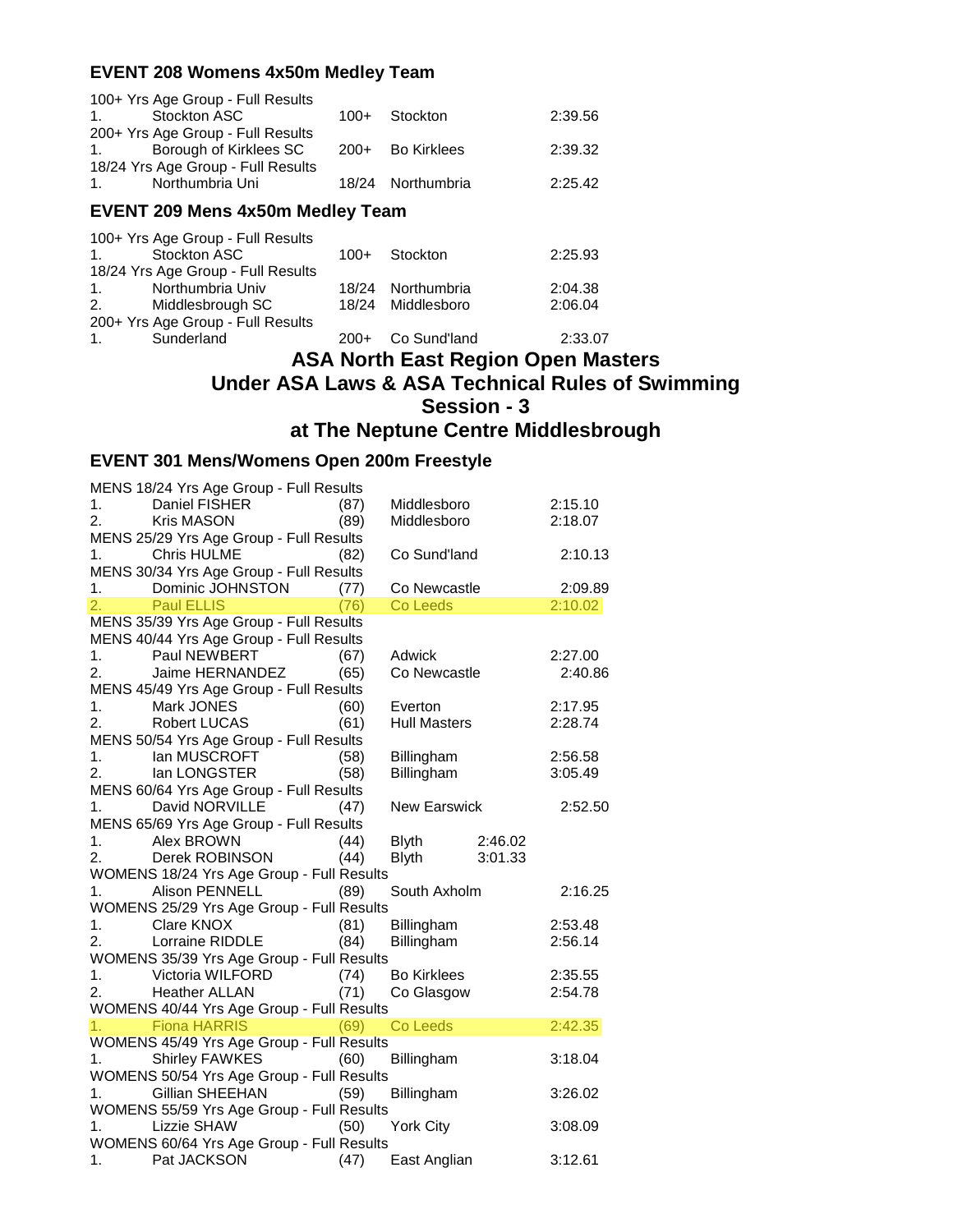# **EVENT 302 Womens Open 50m Breaststroke**

| 1.               | 18/24 Yrs Age Group - Full Results<br>25/29 Yrs Age Group - Full Results<br>30/34 Yrs Age Group - Full Results<br>35/39 Yrs Age Group - Full Results<br><b>Barbara DAVIS</b> | (71)                 | Stockton                                           | 43.47                     |
|------------------|------------------------------------------------------------------------------------------------------------------------------------------------------------------------------|----------------------|----------------------------------------------------|---------------------------|
| $\overline{2}$ . | <b>Lisa STANSBIE</b>                                                                                                                                                         | (74)                 | Co Leeds                                           | 43.89                     |
| 3.               | <b>Heather ALLAN</b>                                                                                                                                                         | (71)                 | Co Glasgow                                         | 45.96                     |
| 1.<br>2.         | 40/44 Yrs Age Group - Full Results<br>Louise MORRIS<br>Jackie BUXTON<br>45/49 Yrs Age Group - Full Results                                                                   | (68)<br>(65)         | Middlesboro<br>South Axholm                        | 36.20<br>40.98            |
| 1.<br>2.         | Jane DONARSKI<br><b>Shirley FAWKES</b><br>50/54 Yrs Age Group - Full Results                                                                                                 | (62)<br>(60)         | <b>Bo Kirklees</b><br>Billingham                   | 49.34<br>54.02            |
| 1.<br>2.<br>3.   | Susanne KLEANTHOUS<br>Susan WILSON<br><b>Nicky BUTLER</b>                                                                                                                    | (59)<br>(58)<br>(55) | <b>New Earswick</b><br>Billingham<br><b>Boldon</b> | 49.36<br>53.83<br>1:01.95 |
|                  | Lynn SHEPHERD<br>55/59 Yrs Age Group - Full Results                                                                                                                          | (59)                 | Billingham                                         | DQ SL-1L                  |
| 1.               | Sally SHIELDS<br>60/64 Yrs Age Group - Full Results                                                                                                                          | (54)                 | <b>Bo Kirklees</b>                                 | 40.67                     |
| 1.               | <b>Shirley HINCHLIFFE</b><br>65/69 Yrs Age Group - Full Results                                                                                                              | (46)                 | South Axholm                                       | 59.33                     |
| 1.               | Irene ALLAN                                                                                                                                                                  | (41)                 | Co Glasgow                                         | 1:17.58                   |
|                  | <b>EVENT 303 Mens Open 50m Breaststroke</b>                                                                                                                                  |                      |                                                    |                           |
|                  | 18/24 Yrs Age Group - Full Results                                                                                                                                           |                      |                                                    |                           |
| 1.<br>2.         | Andrew SIXSMITH                                                                                                                                                              | (89)                 | Northumbria                                        | 32.54                     |
|                  | Thomas HARFORTH                                                                                                                                                              | (88)                 | Middlesboro                                        | 33.44                     |
| 3.               | <b>Christopher WATSON</b>                                                                                                                                                    | (91)                 | South Axholm                                       | 33.70                     |
| 4.               | Paul GRAY                                                                                                                                                                    | (86)                 | Stockton                                           | 37.27                     |
| 5.               | Alastair GRAY<br>25/29 Yrs Age Group - Full Results                                                                                                                          | (90)                 | South Axholm                                       | 37.66                     |
| 1.               | <b>Robert CROFTS</b><br>30/34 Yrs Age Group - Full Results                                                                                                                   | (83)                 | South Axholm                                       | 37.20                     |
| 1.               | Marc BEST                                                                                                                                                                    | (78)                 | Stockton                                           | 32.54                     |
| 2.               | John MAJOR<br>35/39 Yrs Age Group - Full Results                                                                                                                             | (79)                 | South Hunsle                                       | 34.00                     |
| 1.               | <b>Steve VAUGHAN</b><br>40/44 Yrs Age Group - Full Results                                                                                                                   | (70)                 | Scunthorpe A                                       | 37.22                     |
| 1.               | lan HARRIS                                                                                                                                                                   | (66)                 | Co Leeds                                           | 35.59                     |
| 2.               | Paul NEWBERT                                                                                                                                                                 | (67)                 | Adwick                                             | 35.95                     |
|                  | Mark HANLON<br>45/49 Yrs Age Group - Full Results                                                                                                                            | (66)                 | Co Newcastle                                       | DQ SL-1L                  |
| 1.               | Robert LUCAS                                                                                                                                                                 | (61)                 | <b>Hull Masters</b>                                | 36.59                     |
| 2.               | <b>Steve ALLEN</b>                                                                                                                                                           | (60)                 | <b>Hull Masters</b>                                | 38.77                     |
| 3.               | John DEIGHTON<br>50/54 Yrs Age Group - Full Results                                                                                                                          | (61)                 | <b>York City</b>                                   | 42.50                     |
| 1.               | Robert STEEL                                                                                                                                                                 | (57)                 | Nottingham S                                       | 37.70                     |
| 2.               | Stephen URWIN                                                                                                                                                                | (57)                 | Newburn                                            | 46.19                     |
|                  | 55/59 Yrs Age Group - Full Results                                                                                                                                           |                      |                                                    |                           |
|                  | 60/64 Yrs Age Group - Full Results                                                                                                                                           |                      |                                                    |                           |
| 1.               | George JACKSON<br>65/69 Yrs Age Group - Full Results                                                                                                                         | (45)                 | Howe Bridge                                        | 44.43                     |
| 1.               | <b>Eddie SAWYERS</b>                                                                                                                                                         | (43)                 | Co Newcastle                                       | 39.23                     |
|                  | Norman STEPHENSON<br>70/74 Yrs Age Group - Full Results                                                                                                                      | (44)                 | Co Sund'land                                       | DQ ST-                    |
| 1.               | <b>Bill MOORE</b><br>75 Yrs/Over Age Group - Full Results                                                                                                                    | (37)                 | Halifax                                            | 43.46                     |
| 1.               | Norman GREENFIELD                                                                                                                                                            | (32)                 | <b>Barnsley</b>                                    | 1:03.63                   |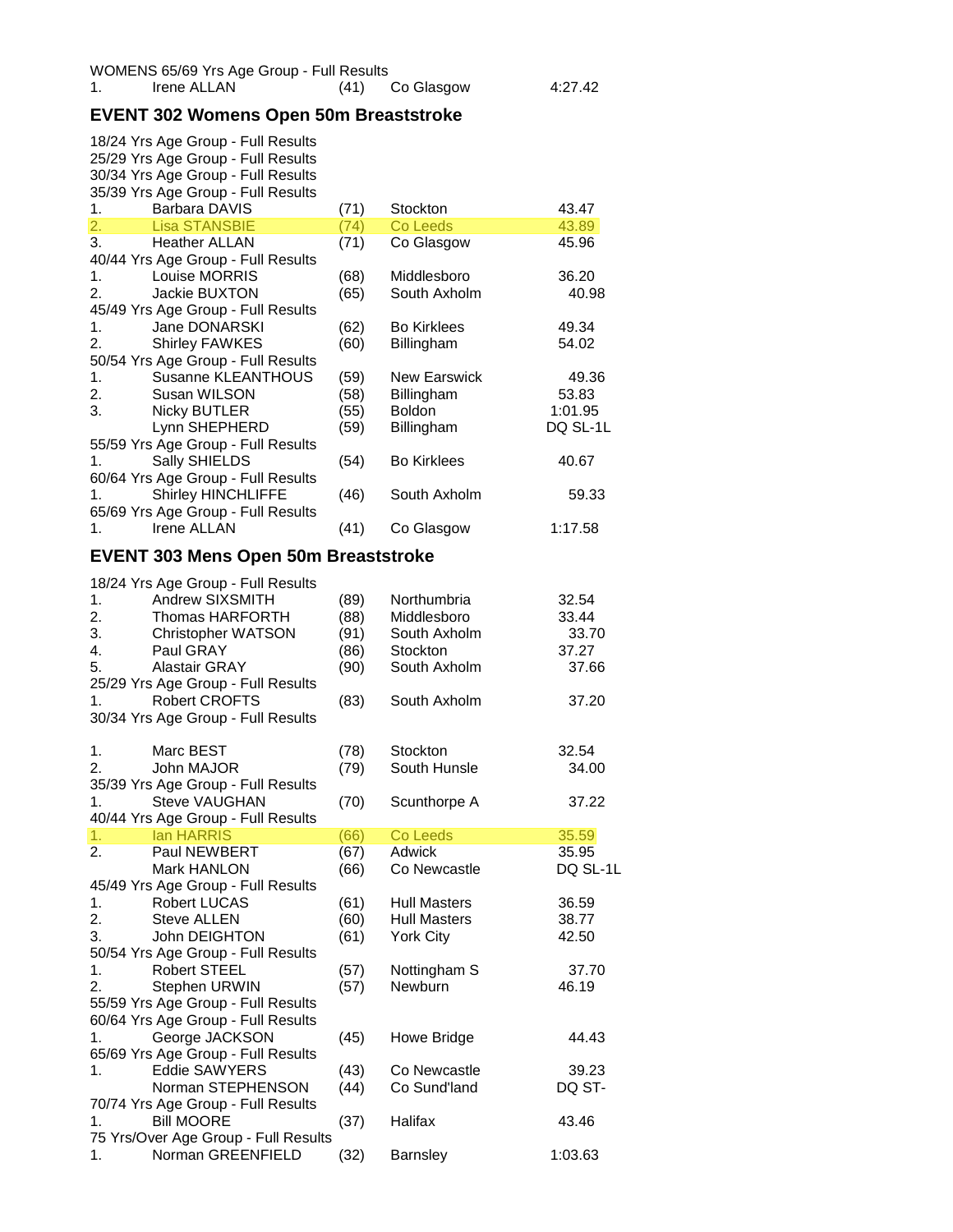#### **EVENT 304 Womens Open 100m Butterfly**

| 35/39 Yrs Age Group - Full Results<br>Cheryl LYONS<br>1.<br>40/44 Yrs Age Group - Full Results | (72) | South Hunsle       | 1:17.23 |
|------------------------------------------------------------------------------------------------|------|--------------------|---------|
| 45/49 Yrs Age Group - Full Results<br>Jane DONARSKI<br>1.                                      | (62) | <b>Bo Kirklees</b> | 1:47.85 |
| 50/54 Yrs Age Group - Full Results<br>Mary PURVIS<br>1.<br>55/59 Yrs Age Group - Full Results  | (55) | Alnwick Dol        | 1:24.78 |
| <b>Lizzie SHAW</b><br>1.<br>60/64 Yrs Age Group - Full Results                                 | (50) | <b>York City</b>   | 1:47.46 |
| Pat JACKSON<br>1.                                                                              | (47) | East Anglian       | 1:42.05 |
| <b>EVENT 305 Mens Open 100m Butterfly</b>                                                      |      |                    |         |
| 18/24 Yrs Age Group - Full Results<br>Darren MARR<br>1.<br>40/44 Yrs Age Group - Full Results  | (85) | <b>Bathgate</b>    | 1:05.62 |
| Simon LATHAM<br>1.<br>45/49 Yrs Age Group - Full Results                                       | (67) | South Axholm       | 1:16.19 |
| <b>Matthew GRANT</b><br>1.                                                                     | (64) | Gates & Whick      | 1:09.28 |
| 2.<br>Mark JONES                                                                               | (60) | Everton            | 1:15.78 |
| 50/54 Yrs Age Group - Full Results                                                             |      |                    |         |
| <b>Guy FAWKES</b><br>1.                                                                        | (59) | Billingham         | 1:18.76 |
| 2.<br>Robin SLEIGHT                                                                            | (56) | Co Newcastle       | 1:48.58 |
| 65/69 Yrs Age Group - Full Results                                                             |      |                    |         |
| 1.<br>Norman STEPHENSON                                                                        | (44) | Co Sund'land       | 1:30.69 |
| <b>EVENT 306 Womens Open 50m Backstroke</b>                                                    |      |                    |         |
| 18/24 Yrs Age Group - Full Results                                                             |      |                    |         |
| 25/29 Yrs Age Group - Full Results<br>Hannah CAMPION                                           |      |                    |         |
| 1.                                                                                             | (80) | Middlesboro        | 34.80   |
| 2.<br>Donna DAWSON                                                                             | (82) | Stockton           | 39.09   |
| 35/39 Yrs Age Group - Full Results                                                             |      |                    |         |
| 1.<br>Barbara DAVIS                                                                            | (71) | Stockton           | 40.22   |
| 2.<br><b>Heather ALLAN</b>                                                                     | (71) | Co Glasgow         | 51.20   |
| 40/44 Yrs Age Group - Full Results                                                             |      |                    |         |
| 45/49 Yrs Age Group - Full Results                                                             |      |                    |         |
| Caroline IRVINE<br>1.                                                                          | (63) | <b>Bo Kirklees</b> | 38.55   |
| 50/54 Yrs Age Group - Full Results                                                             |      |                    |         |
| 1.<br>Mary PURVIS                                                                              | (55) | Alnwick Dol        | 43.27   |
| 2.<br>Susan WILSON                                                                             | (58) | Billingham         | 43.53   |
| 3.<br>Gillian SHEEHAN                                                                          | (59) | Billingham         | 58.15   |
| 55/59 Yrs Age Group - Full Results                                                             |      |                    |         |
| Wendy OFFORD<br>1.                                                                             | (54) | <b>Bo Kirklees</b> | 41.90   |
| 2.<br>Sally SHIELDS                                                                            | (54) | <b>Bo Kirklees</b> | 45.10   |
| 60/64 Yrs Age Group - Full Results                                                             |      |                    |         |
| Pat JACKSON<br>1.                                                                              | (47) | East Anglian       | 46.12   |
| 2.<br><b>Shirley HINCHLIFFE</b>                                                                | (46) | South Axholm       | 56.13   |
| 65/69 Yrs Age Group - Full Results                                                             |      |                    |         |

#### 1. Irene ALLAN (41) Co Glasgow 1:06.09

#### **EVENT 307 Mens Open 50m Backstroke**

|                | 18/24 Yrs Age Group - Full Results |      |                    |       |
|----------------|------------------------------------|------|--------------------|-------|
| 1.             | Tom MCAVOY                         | (88) | <b>Bo Kirklees</b> | 30.18 |
| 2.             | Darren MARR                        | (85) | <b>Bathgate</b>    | 31.97 |
| 3.             | David STONES                       | (88) | Northumbria        | 34.06 |
| $\mathbf{4}$ . | Mike WILLIAMS                      | (90) | Northumbria        | 34.58 |
| 5.             | <b>Alastair GRAY</b>               | (90) | South Axholm       | 37.06 |
|                | 30/34 Yrs Age Group - Full Results |      |                    |       |
| $\mathbf{1}$ . | lan TAYLOR                         | (76) | Stockton           | 35.96 |
|                | 40/44 Yrs Age Group - Full Results |      |                    |       |
| $\mathbf{1}$ . | <b>Paul NEWBERT</b>                | (67) | Adwick             | 36.04 |
|                |                                    |      |                    |       |